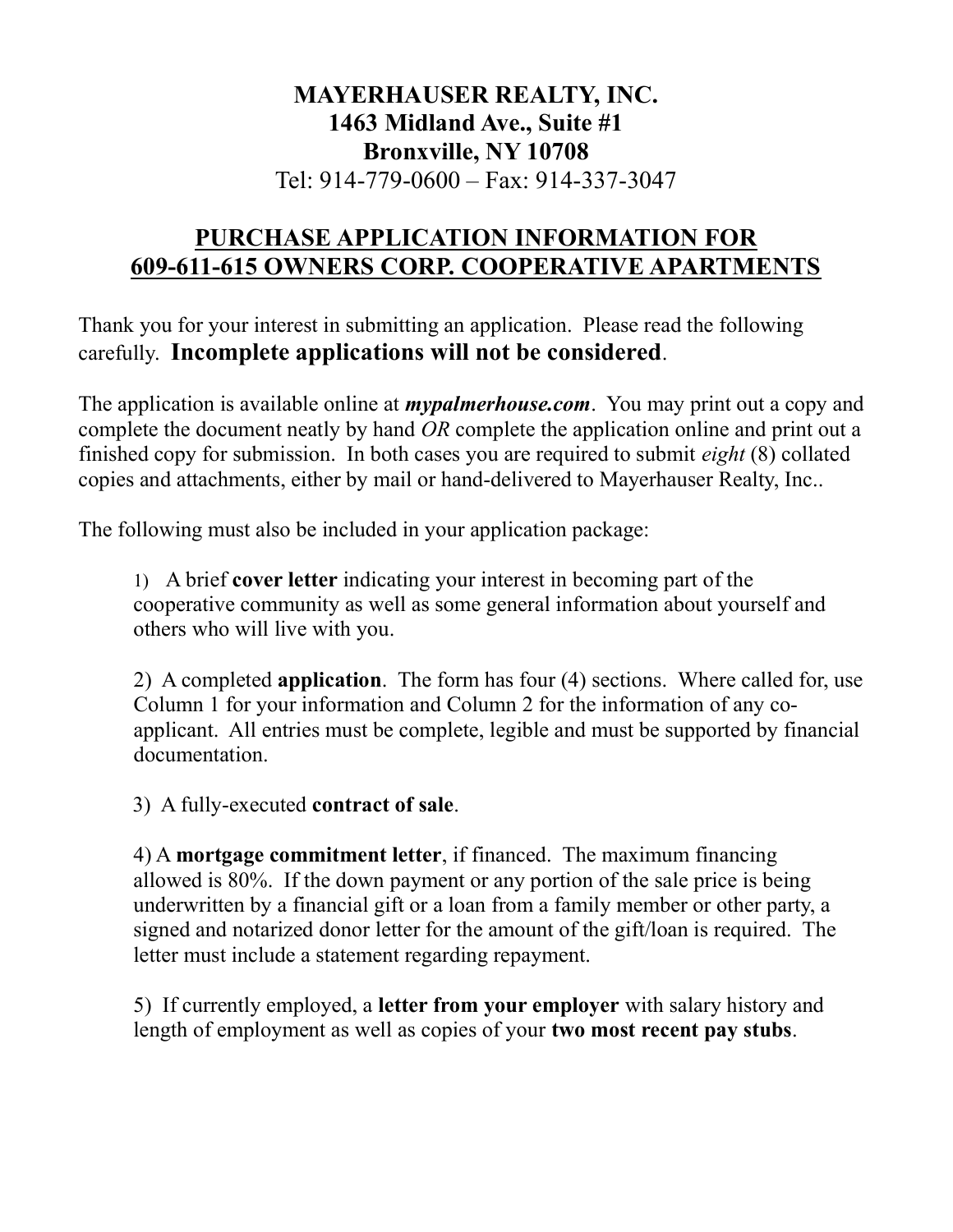6) A credit/criminal/litigation check will be arranged by co-op management for all applicants prior to any interview. A signed Release of Information Authorization Form is required (see attached).

7) Federal Tax Returns for the previous two (2) years with all accompanying schedules and W-2 forms.

8) Two checks must accompany the application: a check in the amount of \$250 in payment of the non-refundable application fee and a check in the amount of \$1,000 representing a refundable move-in/carpeting deposit (to cover any potential damage during move-in and to ensure compliance with unit carpeting requirements). Both checks should be made payable to 609-611-615 OWNERS CORP.

Please review your application carefully before submitting. We have provided an Application Checklist for this purpose. If you are using a real estate broker, you are urged to have your broker go over the application for completeness and accuracy. Again, incomplete applications will not be given consideration. Please review your application carefully before submitting.

Once your application has been received and deemed acceptable for review by the Co-op, you will be contacted to schedule an interview. All persons who plan to live in the apartment must be present for the interview

Please take special note that NO PETS ARE ALLOWED, NO ANIMALS ARE ALLOWED ON THE GROUNDS AT ANY TIME and SMOKING IS NOT PERMITTED INSIDE THE BUILDINGS. These rules, along with the general HOUSE RULES, are strictly enforced.

Reminder: Take the time to review the Application Checklist as incomplete applications will not be considered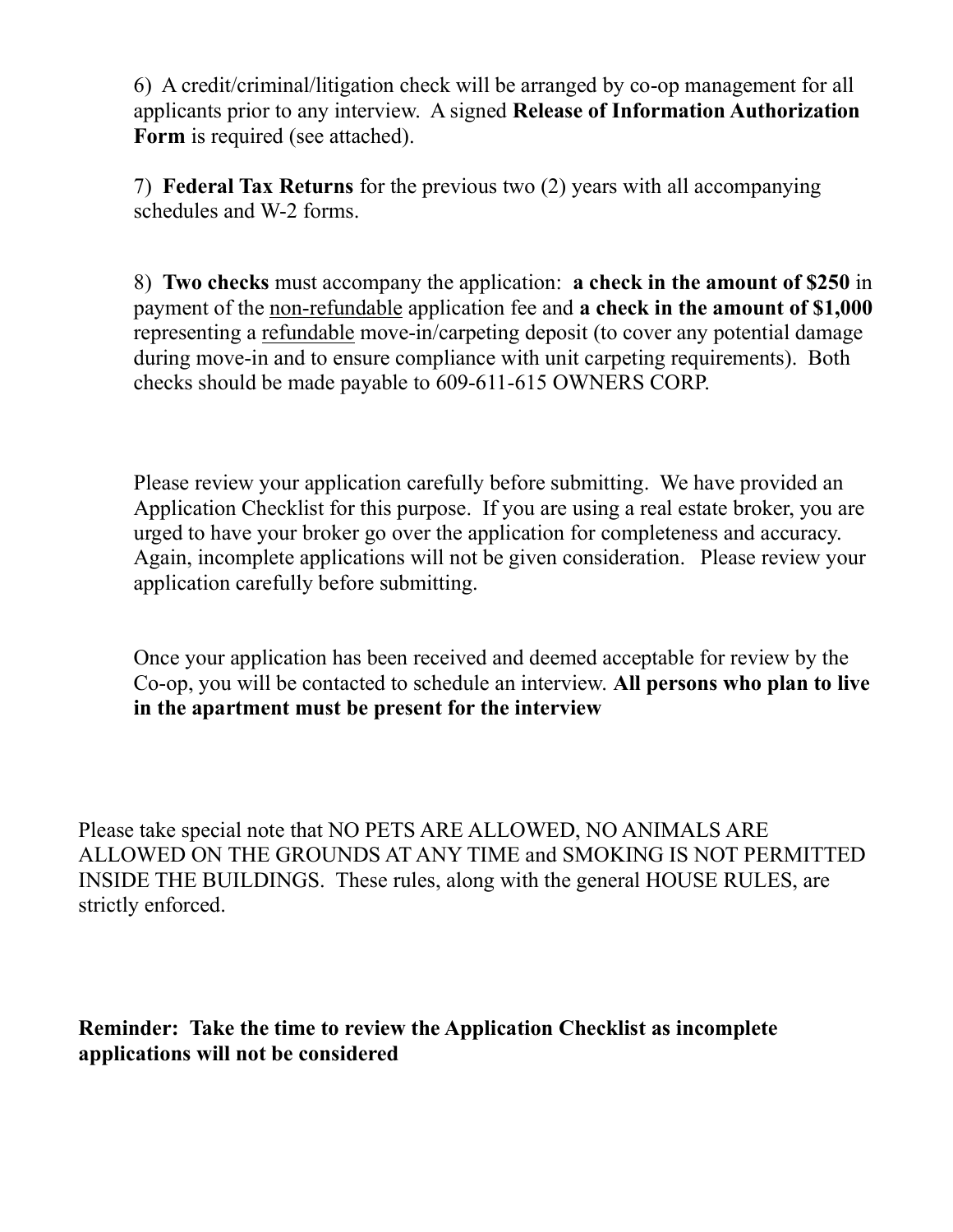609-611-615 Owners' Corp 609 Palmer Road Yonkers, NY 10701 914—361-1070

Financial Requirements for Purchase Applicants:

1) Credit Score of 740 or better

- 2) Debt to Income Ratio of 35 or lower
- 3) Minimum Down Payment of 20%
- 4) 2 years of Salary and Work History
- 5) Cash Balance sufficient to meet 6 months of living expenses after payment of down payment and other related closing costs
- 6) Notarized Gift Letter for any gift being utilized for down payment expense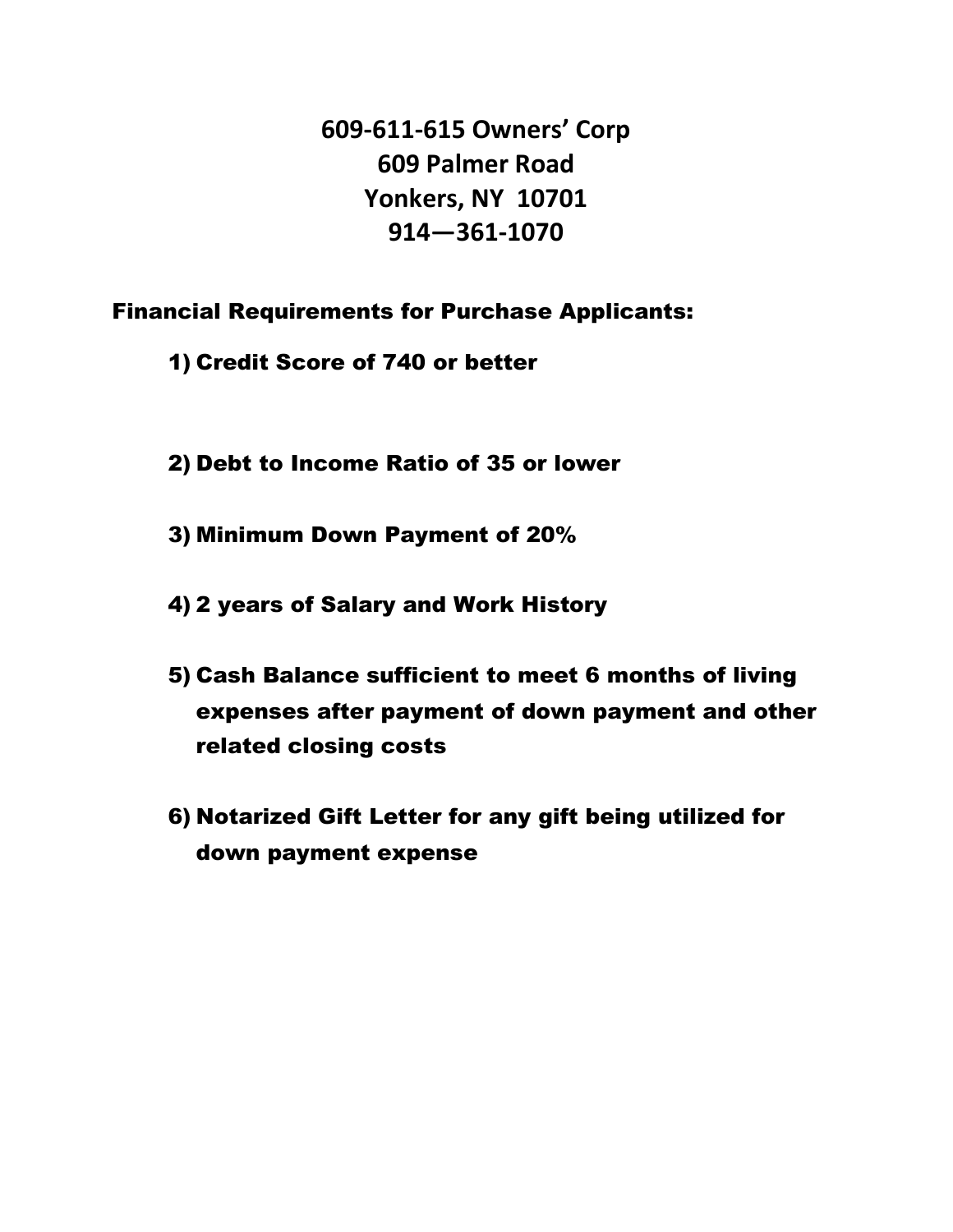#### Notice to Applicants

Article II of Chapter 700 of the Laws of Westchester County, known as the Westchester County Fair Housing Law, prohibits discrimination in housing accommodations on the basis of a person or persons' actual or perceived race, color, religion, age, national origin, alienage or citizenship status, ethnicity, familial status, creed, gender, sexual orientation, marital status, disability, source of income, or status as a victim of domestic violence, sexual abuse, or stalking.

Section 700.21-a of the Westchester County Fair Housing Law governs applications to purchase shares of stock in cooperative housing corporations, and applies to this application. Under this section, the cooperative housing corporation is required to comply with the following deadlines:

- 1. Within fifteen days of the receipt of this application, the cooperative housing corporation must either acknowledge that it has received a complete application, or shall notify you of any defect in the application.
- 2. If you are notified of any defect in the application, within fifteen days of the receipt of the corrected application the cooperative housing corporation must either acknowledge that is has received a complete application, or shall notify you any defect in the application.
- 3. Within sixty days of receipt of a complete application, the cooperative housing corporation must approve or deny your application, and provide written notice thereof.
- 4. If your application is denied, the cooperative housing corporation is required to provide notice to the Westchester County Human Rights Commission, including your contact information.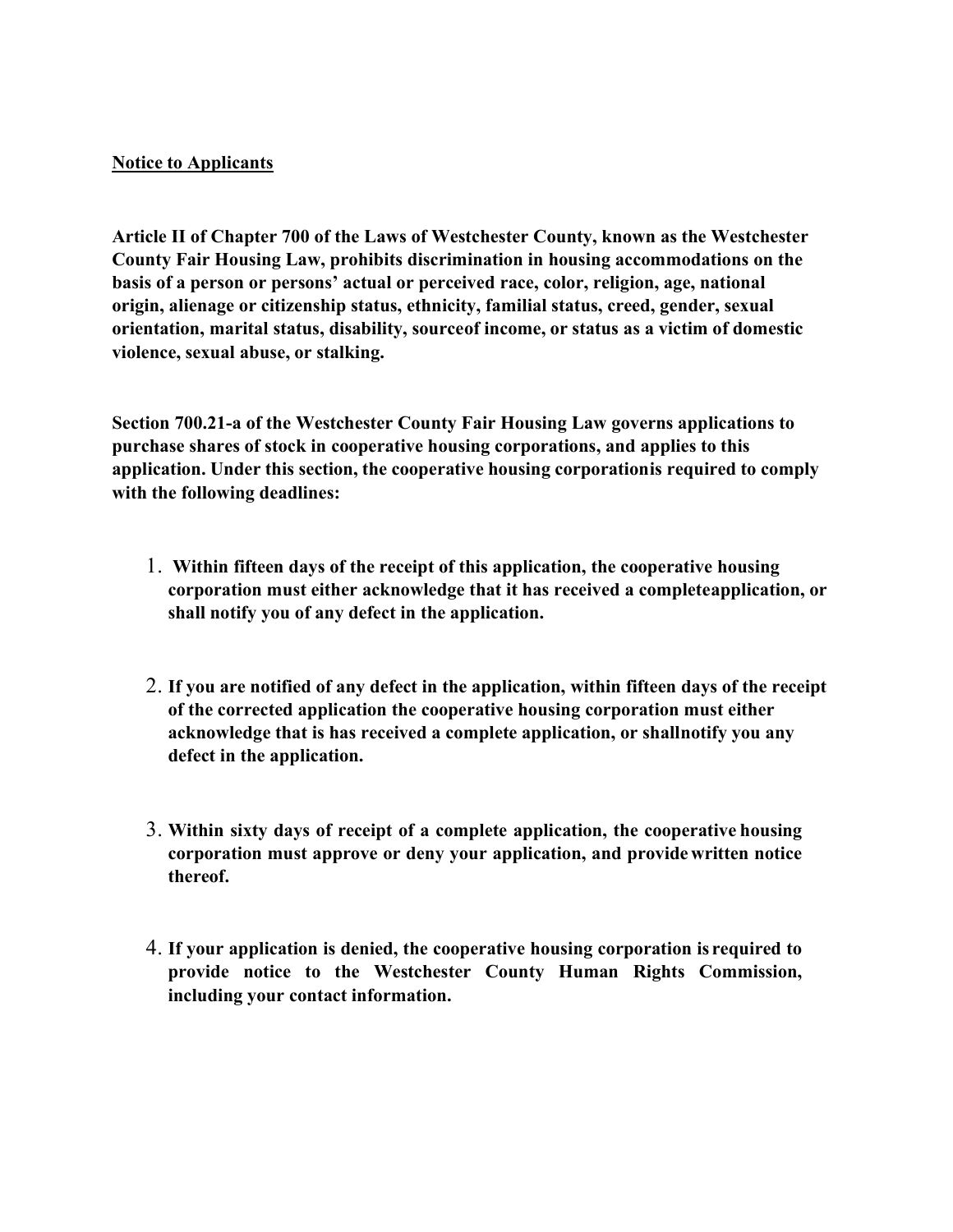#### PURCHASE APPLICATION FOR 609-611-615 OWNERS CORP.

## SECTION 1: SALE INFORMATION

#### TO: BOARD OF DIRECTORS

FROM:

Applicant name (print) Applicant name (print)

| The undersigned has contracted to purchase from                                   |                  |
|-----------------------------------------------------------------------------------|------------------|
|                                                                                   | (name of seller) |
| # shares of the capital stock from 609-611-615 Owners Corp. and the accompanying  |                  |
| proprietary lease for Apartment No. in Building # Palmer Road, Yonkers, NY 10701. |                  |
|                                                                                   |                  |
| Financing: Yes No Lender name                                                     |                  |
| Amount: \$ (80% maximum). Proposed monthly mortgage payment: \$                   |                  |
| Real estate agent name                                                            |                  |
|                                                                                   |                  |
| <b>Attorney Address</b>                                                           |                  |

The undersigned hereby applies to obtain the consent of the Board of Directors of 609-611-615 Owners Corp. to the transfer and assignment of the proprietary lease for the indicated apartment and the related shares of stock. This application is required to be completed by the proposed purchasers for consideration by the Board of Directors of the Corporation.

In applying for consent to this proposed sale, the undersigned understands that such consent is required by the terms of the proprietary lease. The undersigned also understands that the information outlined within is essential to this application. The undersigned and all intended occupants of the apartment are required to meet in person with representatives of the cooperative apartment corporation admissions committee.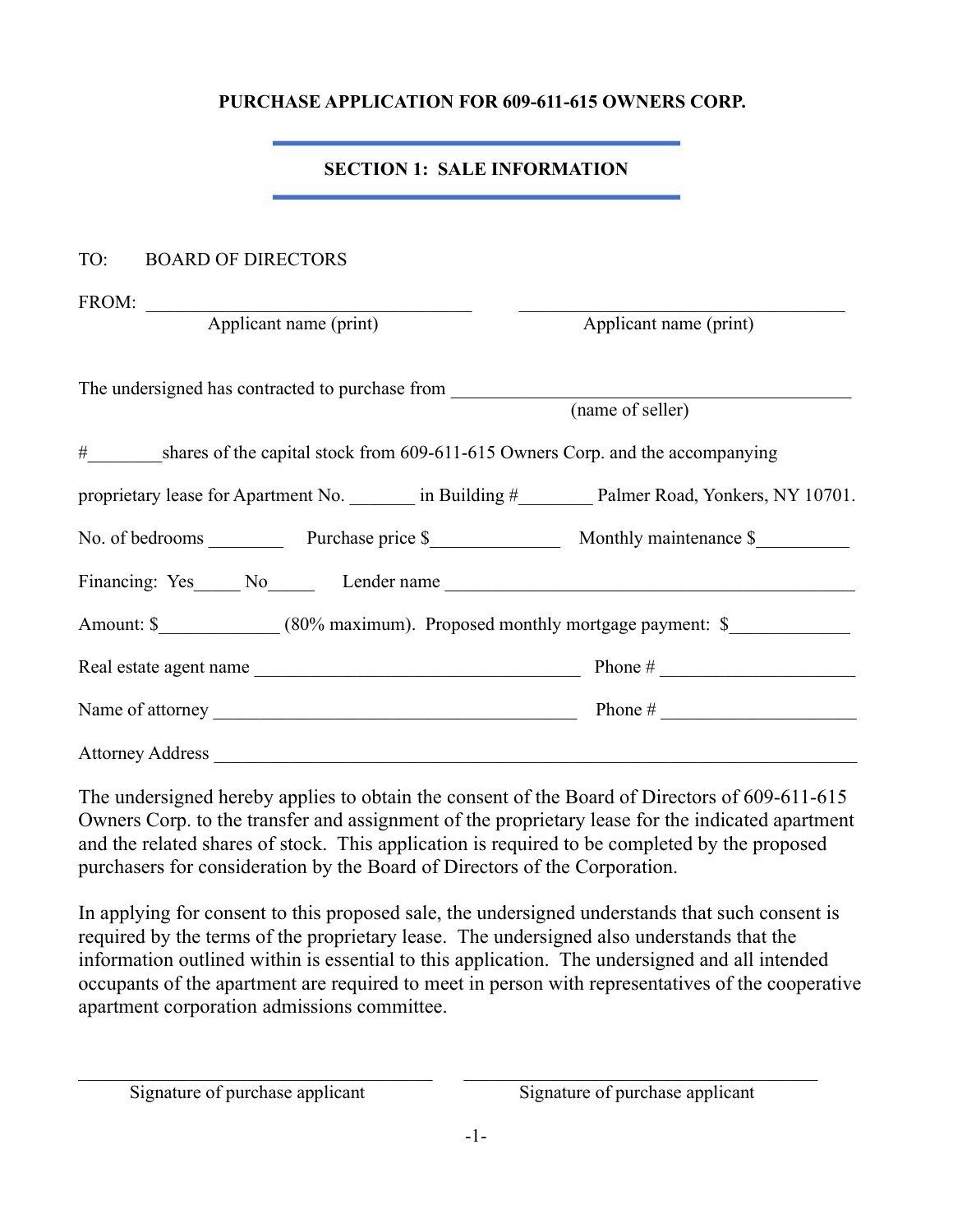#### SECTION 2: PERSONAL INFORMATION

| Contact phone $\# (1)$ Contact phone $\# (2)$                                                         |  |                  |
|-------------------------------------------------------------------------------------------------------|--|------------------|
|                                                                                                       |  |                  |
| Length of time at present address                                                                     |  |                  |
|                                                                                                       |  |                  |
|                                                                                                       |  |                  |
|                                                                                                       |  |                  |
|                                                                                                       |  |                  |
|                                                                                                       |  |                  |
|                                                                                                       |  |                  |
| Marital status: Single ______ Married _____ Widowed _____ Divorced _____ Separated _____              |  |                  |
|                                                                                                       |  | Other dependents |
| Names, dates of birth and relationship to all persons who will reside in the apartment. Include self. |  |                  |
| 1. DOB Relationship                                                                                   |  |                  |
| 2. DOB Relationship                                                                                   |  |                  |
| 3. DOB Relationship                                                                                   |  |                  |
| 4. Nelationship Relationship                                                                          |  |                  |
|                                                                                                       |  |                  |
| Personal reference: Name                                                                              |  |                  |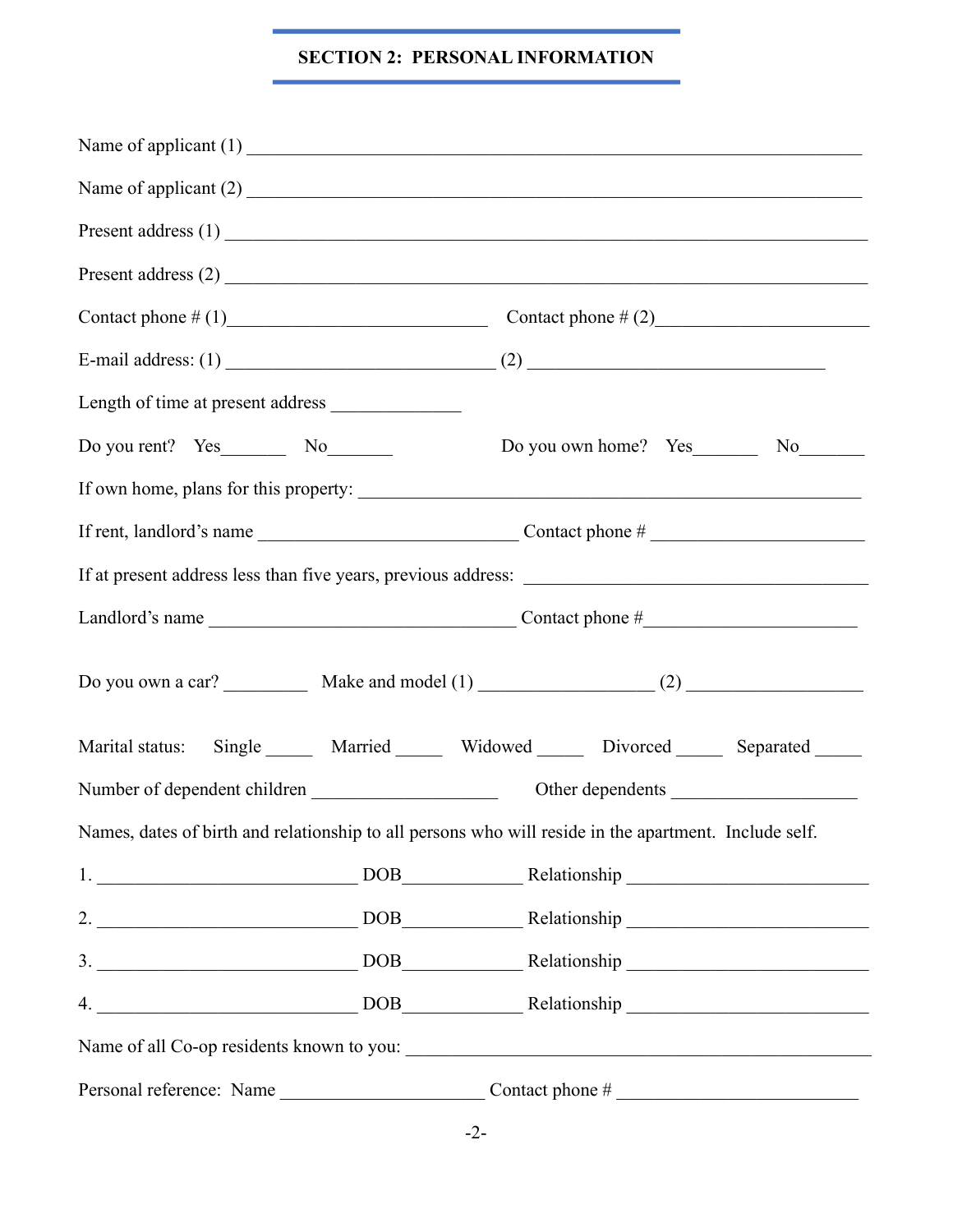## SECTION 3: EMPLOYMENT INFORMATION

| Name, address and contact phone # of current employer(s) or business: *                                           |                                                                                                                      |
|-------------------------------------------------------------------------------------------------------------------|----------------------------------------------------------------------------------------------------------------------|
| $\frac{1}{2}$                                                                                                     |                                                                                                                      |
| $\overline{2}$ )                                                                                                  | <u> 1999 - 1999 - 1999 - 1999 - 1999 - 1999 - 1999 - 1999 - 1999 - 1999 - 1999 - 1999 - 1999 - 1999 - 1999 - 199</u> |
| Nature of business and position:                                                                                  |                                                                                                                      |
| $\frac{1}{2}$                                                                                                     |                                                                                                                      |
|                                                                                                                   |                                                                                                                      |
| Number of years employed: 1)                                                                                      |                                                                                                                      |
| Annual salary:                                                                                                    | $1)$ \$                                                                                                              |
| Previous employment history (if with current employer less than five [5] years):                                  |                                                                                                                      |
|                                                                                                                   |                                                                                                                      |
| If retired or not employed, describe work history with name and contact phone # of most recent<br>$employer(s)$ : |                                                                                                                      |
|                                                                                                                   | Year of retirement                                                                                                   |

\* Important: If currently employed, a letter from your employer with salary history and length of employment as well as copies of your two most recent pay stubs are required attachments.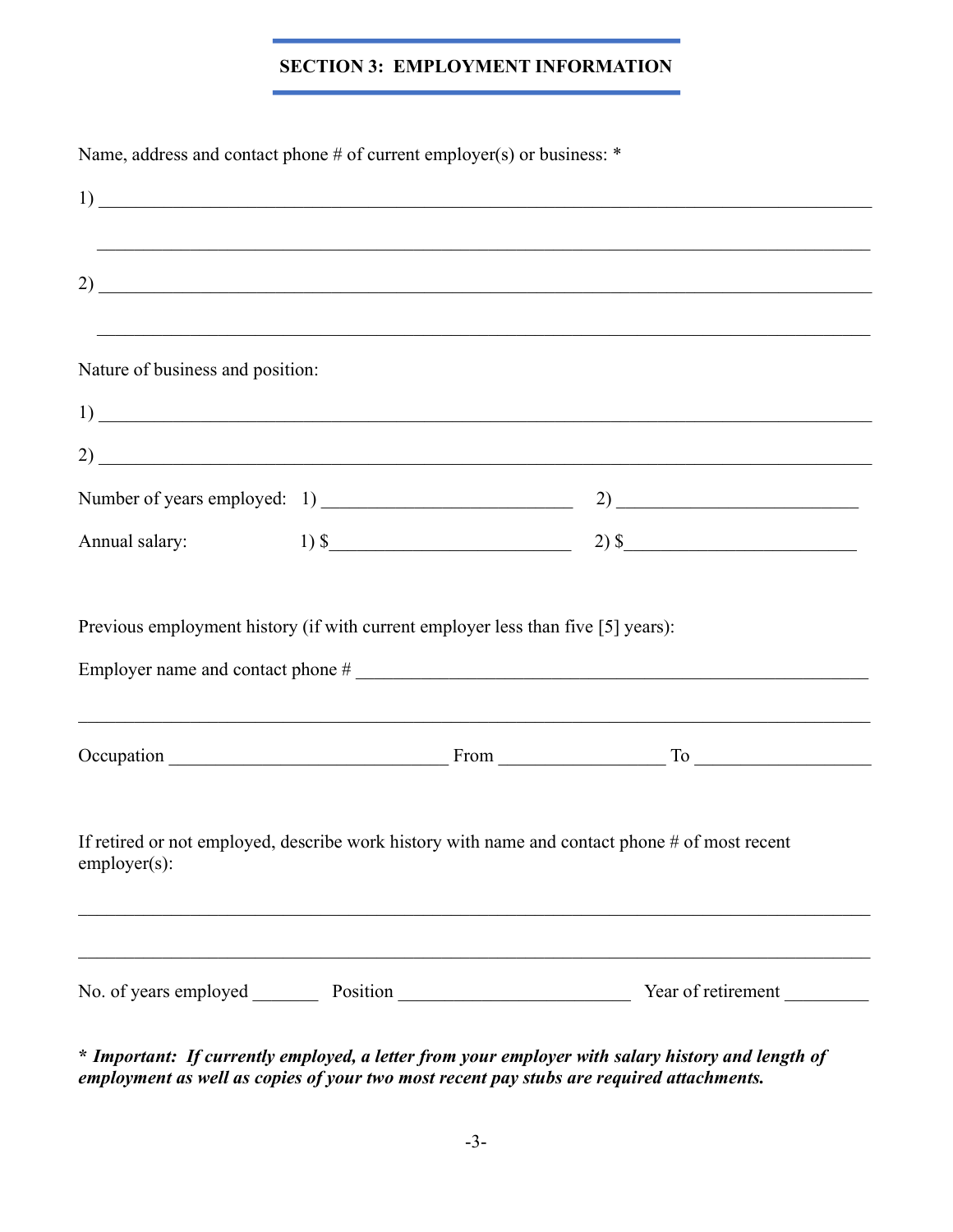#### SECTION 4: FINANCIAL INFORMATION

### NET MONTHLY INCOME

Please provide the following information about your household's net monthly income.\* Use Column 1 for your information. If your application is made jointly with a spouse or other individual, list their net monthly information in Column 2.

## Incomplete, incorrect or unsupported data may cause rejection of your application.

| NET MONTHLY INCOME                 | <b>COLUMN1</b> | <b>COLUMN 2</b> |
|------------------------------------|----------------|-----------------|
| 1) Salary                          |                |                 |
| 2) Commissions                     |                |                 |
| 3) Pension (if applicable)         |                |                 |
| 4) Social Security (if applicable) |                |                 |
| 5) Other (specify)**               |                |                 |
|                                    |                |                 |
|                                    |                |                 |
|                                    |                |                 |
| <b>TOTAL NET MONTHLY INCOME</b>    |                |                 |

\*Important: attach documentation for all the figures you enter. Specifically, for accounts with monthly reporting, attach the two most recent monthly statements. For accounts that report quarterly, attach the two most recent quarterly statements. Number your attachments to correspond to the numbered items (6 thru 10).

\*\*For example, dividends and interest, rental income from other properties, IRA distributions, alimony, child support payments, etc.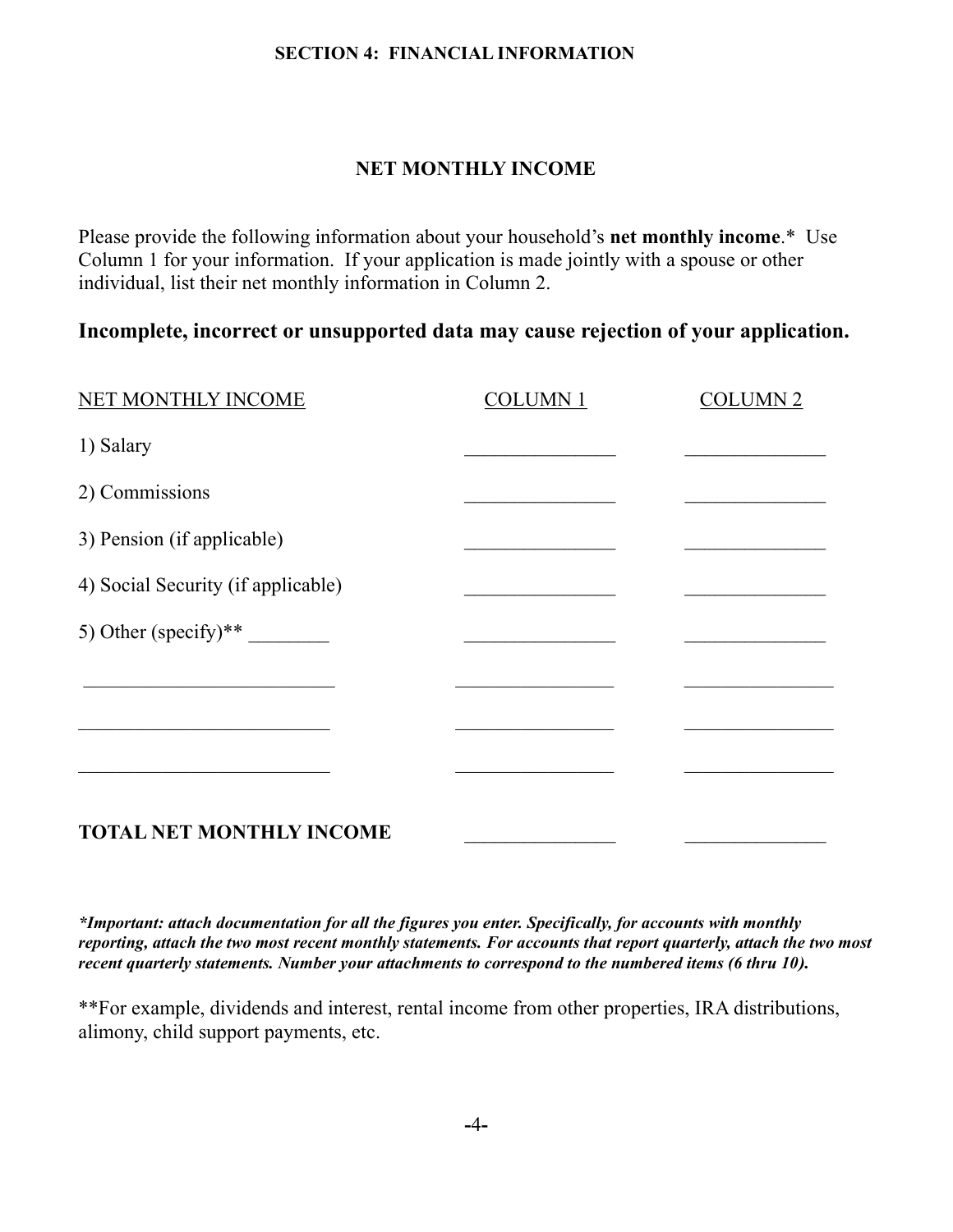#### **ASSETS**

Provide the following information about your household's assets.\* Use Column 1 for your information. If your application is made jointly with a spouse or other individual, list their assets in Column 2. For Items 6 & 7, specific information about these accounts is required.

| <b>TOTAL ASSETS</b>                                                   | <b>COLUMN1</b> | <b>COLUMN 2</b> |
|-----------------------------------------------------------------------|----------------|-----------------|
|                                                                       |                |                 |
| 6) Total of all bank /CD's/Money<br>Market/Credit Union accounts**    |                |                 |
| 7) Current value of investments<br>(including retirement accounts) ** |                |                 |
| 8) Life insurance (cash value)                                        |                |                 |
| 9) Value of real estate owned                                         |                |                 |
| 10) Other (specify)                                                   |                |                 |
|                                                                       |                |                 |
|                                                                       |                |                 |
| <b>TOTAL ASSETS</b>                                                   |                |                 |

\*Important: attach documentation for all the figures you enter. Specifically, for accounts with monthly reporting, attach the two most recent monthly statements. For accounts that report quarterly, attach the two most recent quarterly statements. Number your attachments to correspond to the numbered items (6 thru 10).

\*\*Below please list the specifics of the bank, CD, money market and credit union account(s) included on Line 6:

| <b>TYPE OF ACCOUNT</b> | <b>BALANCE</b> |
|------------------------|----------------|
|                        |                |
|                        |                |
|                        |                |
|                        |                |
|                        |                |
|                        |                |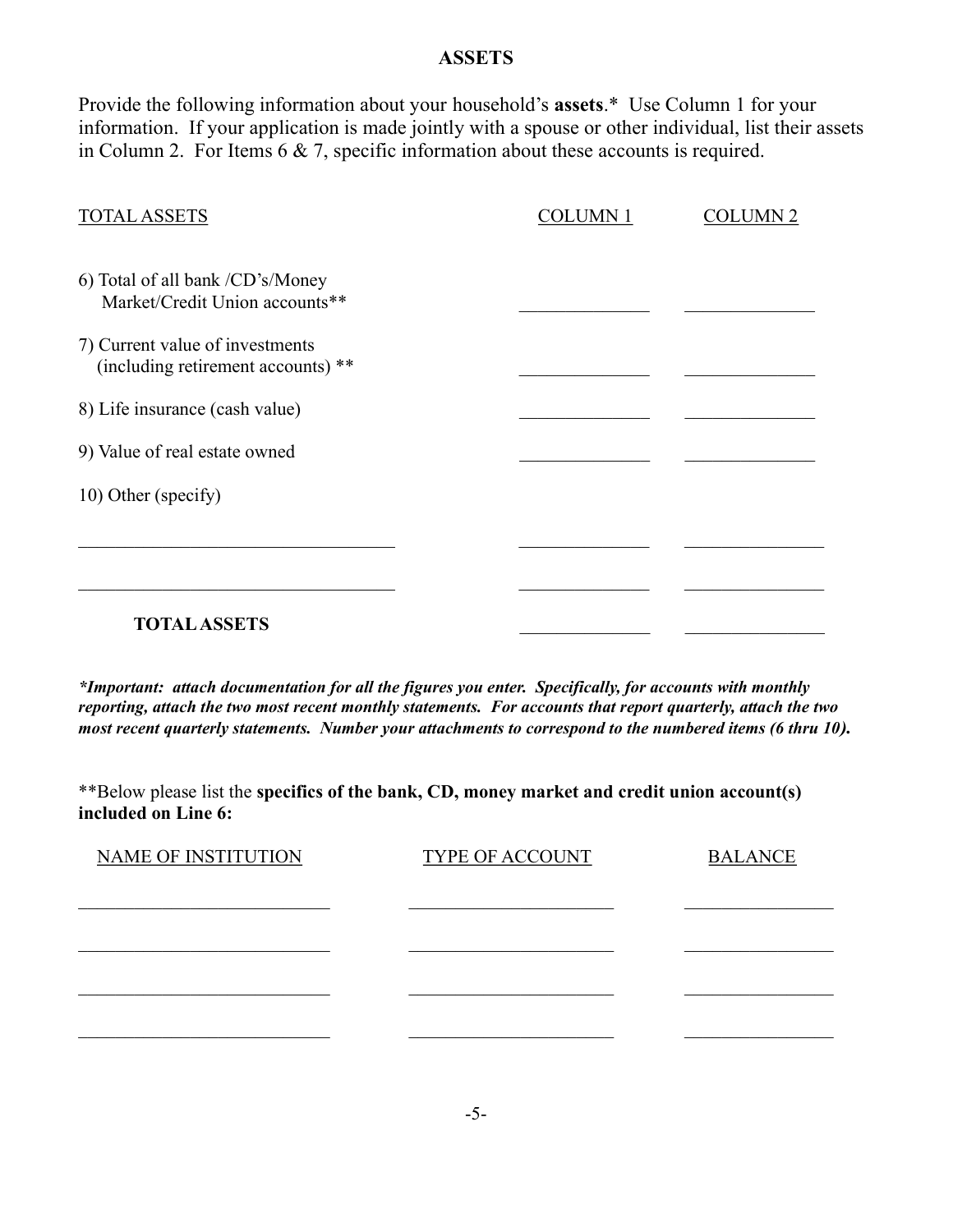\*\*Below please list the specifics on the value of investments included above on Line 7:

| <b>NAME OF INSTITUTION</b>                                                                                                                                                                                                                                                                     | <b>TYPE OF HOLDING</b>                                                                                                 | <b>BALANCE</b> |
|------------------------------------------------------------------------------------------------------------------------------------------------------------------------------------------------------------------------------------------------------------------------------------------------|------------------------------------------------------------------------------------------------------------------------|----------------|
|                                                                                                                                                                                                                                                                                                |                                                                                                                        |                |
|                                                                                                                                                                                                                                                                                                |                                                                                                                        |                |
|                                                                                                                                                                                                                                                                                                |                                                                                                                        |                |
|                                                                                                                                                                                                                                                                                                |                                                                                                                        |                |
|                                                                                                                                                                                                                                                                                                |                                                                                                                        |                |
|                                                                                                                                                                                                                                                                                                |                                                                                                                        |                |
|                                                                                                                                                                                                                                                                                                |                                                                                                                        |                |
|                                                                                                                                                                                                                                                                                                | <b>POSSIBLE REDUCTION OF ASSETS</b>                                                                                    |                |
|                                                                                                                                                                                                                                                                                                |                                                                                                                        |                |
| If a mortgage is <u>not</u> the funding for this Co-op purchase, the source of the cash is:                                                                                                                                                                                                    | <u> 1989 - Johann Stoff, deutscher Stoffen und der Stoffen und der Stoffen und der Stoffen und der Stoffen und der</u> |                |
| This will reduce item $#$                                                                                                                                                                                                                                                                      | (from previous ASSETS page) by that amount.                                                                            |                |
| Please provide information regarding any repayment agreement (other than mortgage) that relates to the<br>down payment or purchase price of this Co-op. Important: a signed and notarized letter from the lender<br>for the amount of the loan should include a statement regarding repayment. |                                                                                                                        |                |
|                                                                                                                                                                                                                                                                                                |                                                                                                                        |                |
|                                                                                                                                                                                                                                                                                                |                                                                                                                        |                |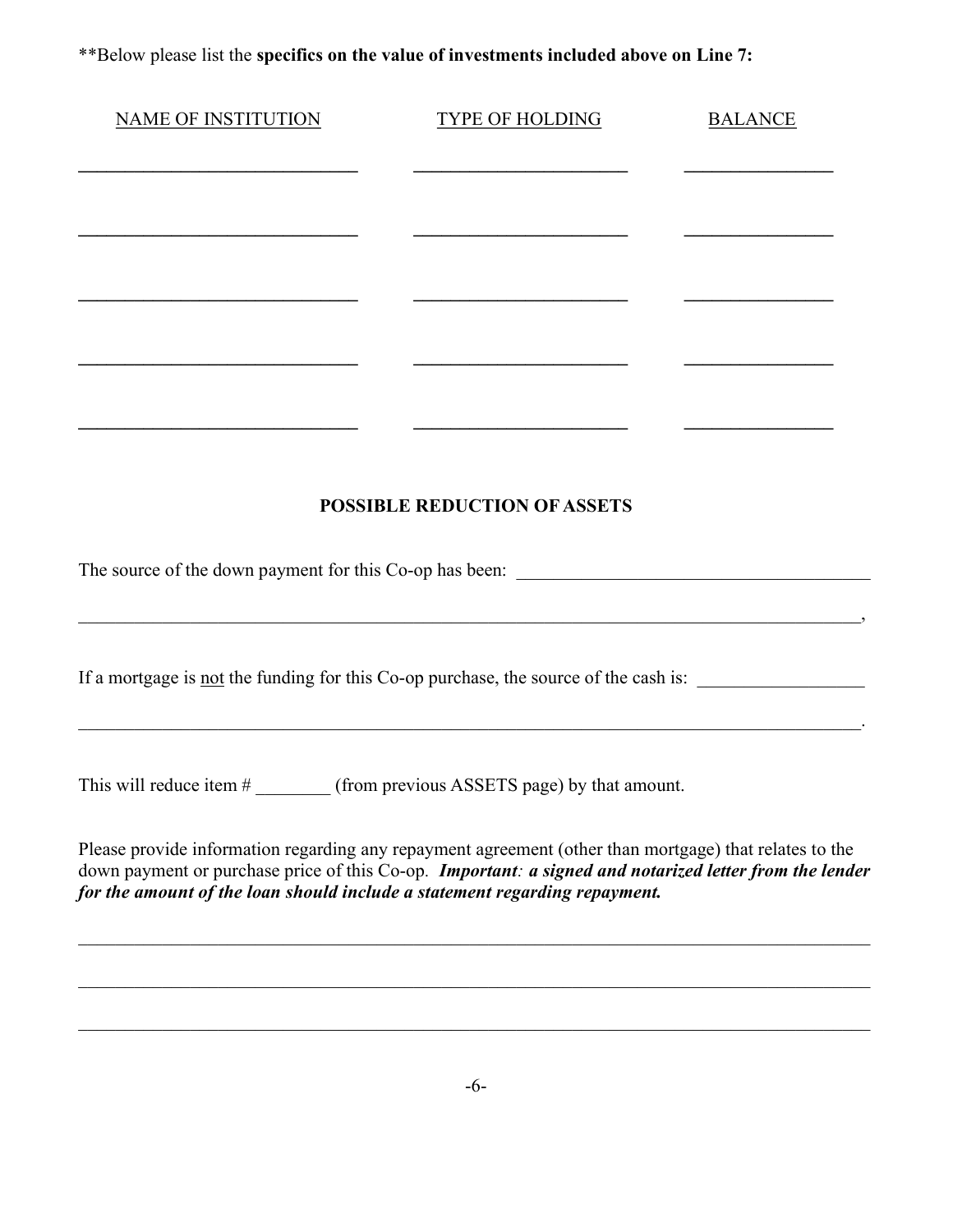### LIABILITIES + EXPENSES

Please provide the following information about your household's financial liabilities and recurring monthly expenses. Indicate the first name of the person who owes the debt in the column marked "Debt Owed By". If it is a joint debt, please indicate both names

| <b>LIABILITIES</b>                   | DEBT OWED BY                | <b>BALANCE</b> | <b>MONTHLY</b><br><b>PAYMENT</b> |
|--------------------------------------|-----------------------------|----------------|----------------------------------|
| Mortgage $(s)$ other than this Co-op |                             |                |                                  |
| Credit card debt                     |                             |                |                                  |
| Car loan(s)                          |                             |                |                                  |
| Student loan(s)                      |                             |                |                                  |
| Alimony/child support                |                             |                |                                  |
| Other (specify)                      |                             |                |                                  |
|                                      |                             |                |                                  |
|                                      |                             |                |                                  |
|                                      | TOTAL MONTHLY DEBT PAYMENTS |                |                                  |
|                                      |                             |                |                                  |

#### RECURRING MONTHLY EXPENSES MONTHLY AMOUNT

Auto insurance

Medical insurance

Homeowners insurance

Commuting Expenses

Other (specify)

TOTAL OF RECURRING MONTHLY EXPENSES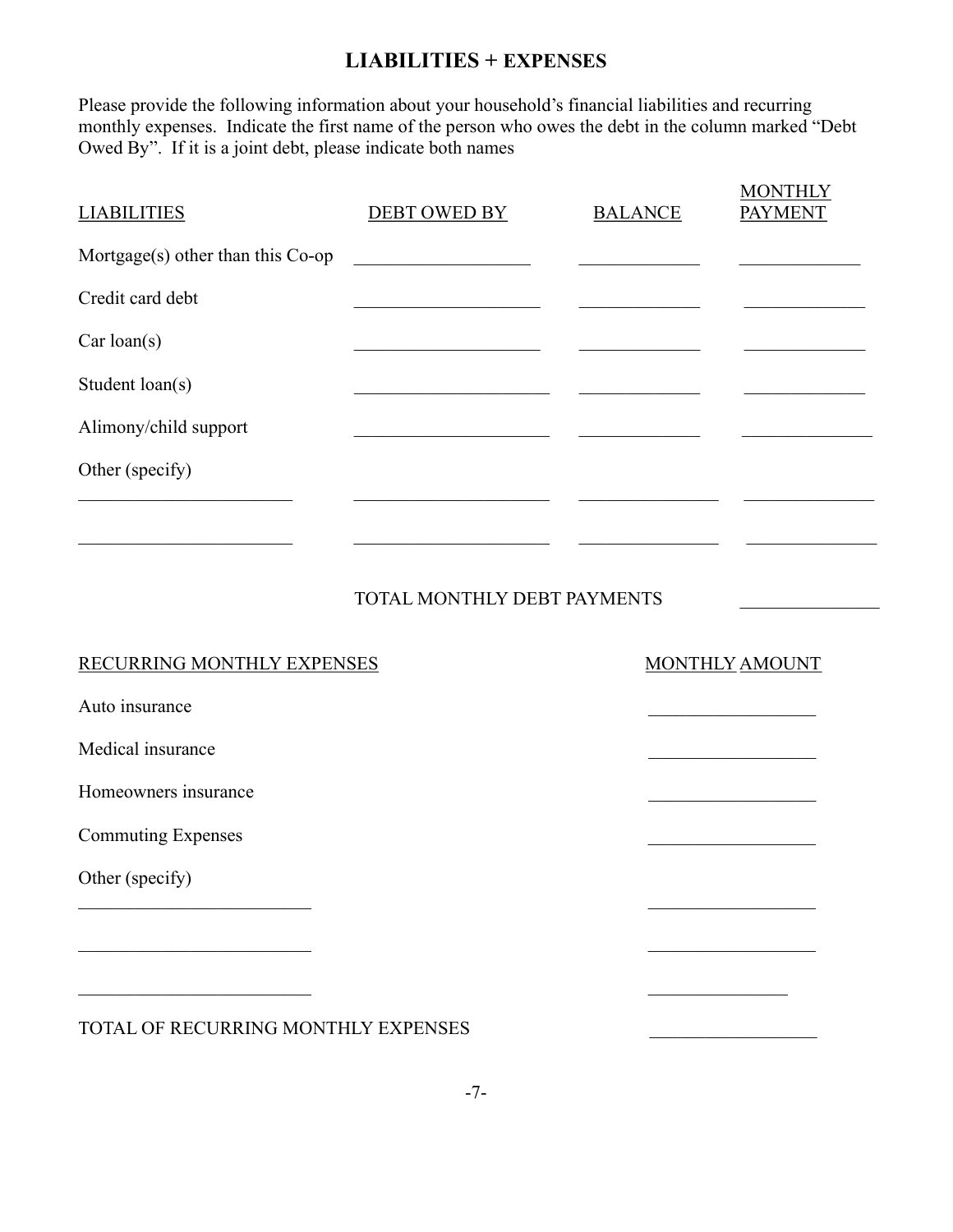## 609-611-615 OWNERS CORP. COOPERATIVE APARTMENTS

# RELEASE OF INFORMATION AUTHORIZATION TO OBTAIN CREDIT, CRIMINAL AND LITIGATION REPORT

In order to comply with the provisions of Section 6.06 (A) of the Federal Fair Credit Reporting Act, I hereby authorize any individual, company or institution to release to Mayerhauser Realty, Inc. and/or its representative any and all information that they have concerning my financial, credit, criminal or litigation activity.

I hereby release the individual, company, or institution and all individuals connected therewith from all liability for any damage whatsoever incurred in furnishing such information.

|  | SIGNATURE              |
|--|------------------------|
|  |                        |
|  |                        |
|  | SOCIAL SECURITY NUMBER |
|  |                        |
|  |                        |
|  | SIGNATURE              |
|  |                        |
|  |                        |
|  |                        |